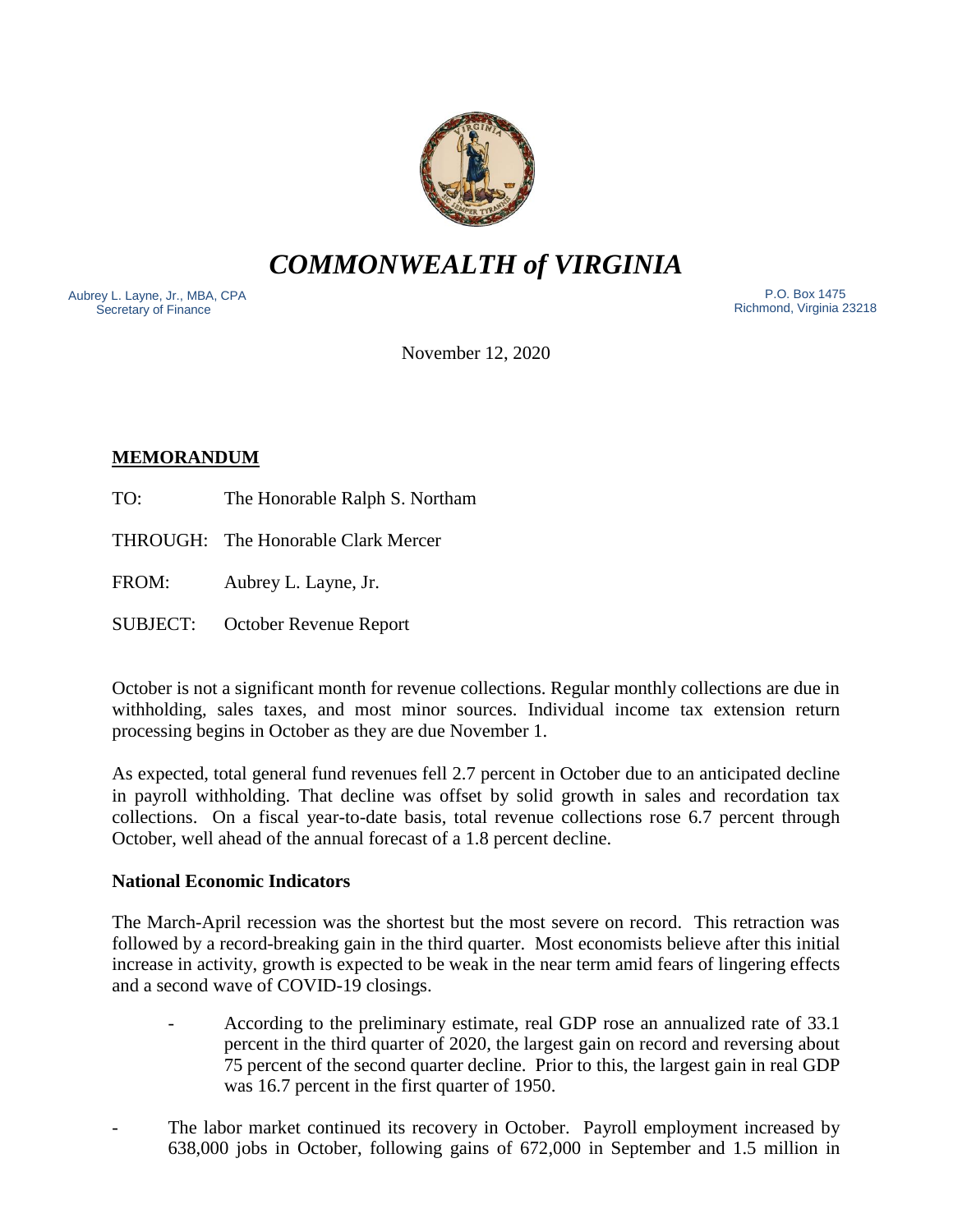August. In a separate report, the unemployment rate fell from 7.9 percent to 6.9 percent, mostly due to a large gain in employment.

- Initial claims for unemployment fell by 7,000 to 751,000 during the week ending October 31, suggesting labor market conditions are improving, albeit slowly. Despite the ongoing decline in initial claims, the level has remained higher than any point prior to the pandemic for 32 consecutive weeks.
- The Conference Board's index of leading indicators rose 0.7 percent in September to 107.2 following increases of 1.4 percent in August and 2.0 percent in July. Although this was the fifth consecutive increase in the index, the decelerating pace suggests the recovery is slowing.
- The Conference Board's index of consumer confidence fell from 101.3 to 100.9 in October. The current conditions component improved for the month, while the expectations component fell. The index remains below pre-recession levels.
- The Institute of Supply Management index rose from 55.4 to 59.3 in October, above consensus expectations. The index has remained above the neutral threshold of 50.0 every month since June.
- The CPI rose 0.2 percent in September following a 0.4 percent increase in August. The index stands 1.4 percent above September 2019. Core inflation (excluding food and energy prices) also rose 0.2 percent and stands 1.7 percent above a year ago.
- At its November meeting, the Federal Reserve left the federal funds target rate unchanged at the range of 0.0 to 0.25 percent.

## **Virginia Economy**

In Virginia, payroll employment fell 5.1 percent in September from September of last year. Employment in Northern Virginia fell by 4.7 percent; Hampton Roads fell 4.9 percent; and Richmond-Petersburg fell 5.0 percent. The seasonally adjusted unemployment rate increased 0.1 percentage point to 6.2 percent and stands 3.5 percentage points above a year ago.

The Virginia Leading Index rose 2.2 percent in September after rising 1.6 percent in August. All four components, the U.S. Leading index, future employment, auto sales, and initial claims for unemployment improved in September. The index for all eleven metro areas increased for the month.

### **October Revenue Collections**

October is not a significant month for revenue collections. Regular monthly collections are due in withholding, sales taxes, and most minor sources. Individual income tax extension return processing begins in October as they are due November 1.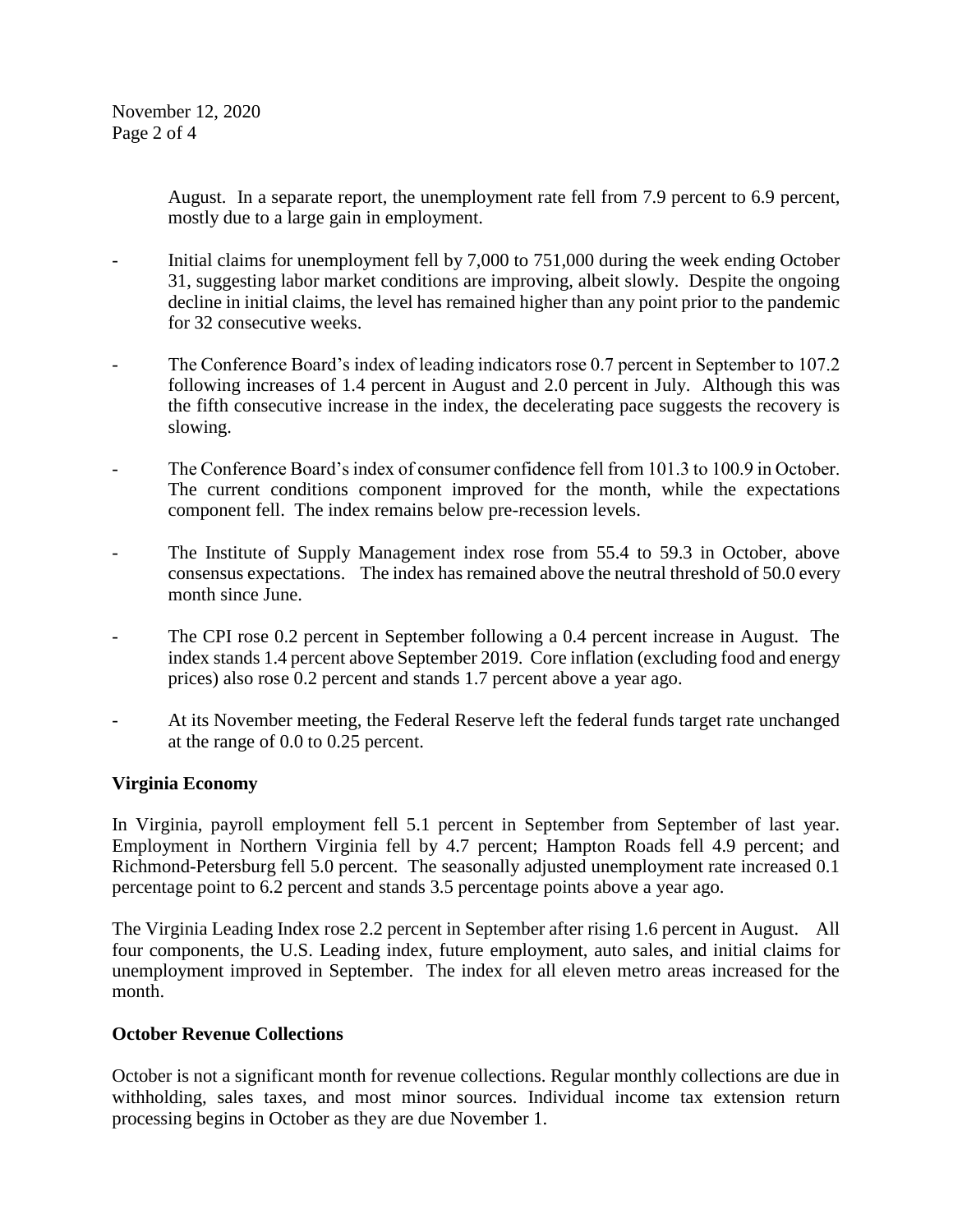November 12, 2020 Page 3 of 4

As expected, total general fund revenues fell 2.7 percent in October due to an anticipated decline in payroll withholding. That decline was offset by solid growth in sales and recordation tax collections. On a fiscal year-to-date basis, total revenue collections rose 6.7 percent through October, well ahead of the annual forecast of a 1.8 percent decline.

*Net Individual Income Tax (72% of general fund revenues)*: Through October, collections of net individual income tax rose 4.6 percent from the same period last year, ahead of the annual estimate of 0.6 percent growth. Performance in each component of individual income tax is as follows:

*Individual Income Tax Withholding (64% of general fund revenues)*: With one less deposit day than October of last year, collections of payroll withholding taxes fell 4.6 percent for the month, after increasing 11.4 percent in September. Year-to-date, collections have risen 0.4 percent from the same period last year, trailing the annual estimate of 2.4 percent growth.

*Individual Income Tax Nonwithholding (17% of general fund revenues)*: October is not typically a significant month for collections in this source. Collections of \$149.1 million were below the \$182.9 million collected in October of last year. Year-to-date, collections were \$1.1 billion compared with \$800.5 million in the same period last year, growing by 41.3 percent and well ahead of the annual estimate of a 3.6 percent decline. Most of the growth is attributable to payments due on June 1 being received in July.

*Individual Income Tax Refunds*: Through October, the Department of Taxation has issued \$383.6 million in refunds compared with \$254.6 million in the same period last year, a 50.7 percent increase.

*Sales Tax (16% of general fund revenues)*: Collections of sales and use taxes, reflecting September sales, rose 8.6 percent in October. On a year-to-date basis, collections of sales and use taxes have risen 7.8 percent, ahead of the annual estimate of a 9.7 percent decline.

*Corporate Income Tax (5% of general fund revenues)*: October collections in this source include estimated payments from corporations with a February through January fiscal year, including many retailers. Corporate collections were \$35.5 million compared with \$30.8 million last year. On a year-to-date basis, collections of corporate income taxes were \$371.3 million compared with \$277.6 million in the same period last year, a 33.8 percent increase and ahead of the annual forecast of 3.0 percent growth. As with nonwithholding, part of the growth is due to payments received in July that were due in June.

*Wills, Suits, Deeds, Contracts (2% of general fund revenues)*: As refinancing and low interest rates continue to spur the housing market, collections of wills, suits, deeds, and contracts – mainly recordation tax collections – were \$59.9 million in October, compared with \$42.3 million in October of last year, an increase of 41.5 percent. On a year-to-date basis, collections are up 37.3 percent, ahead of the annual forecast of a 12.6 percent decline.

*Insurance Premiums (2% of general fund revenues)*: Monthly collections of insurance company premiums are transferred to the Transportation Trust Fund per Chapter 986, 2007 Acts of the Assembly until the required amount of \$181.4 million has been deposited.